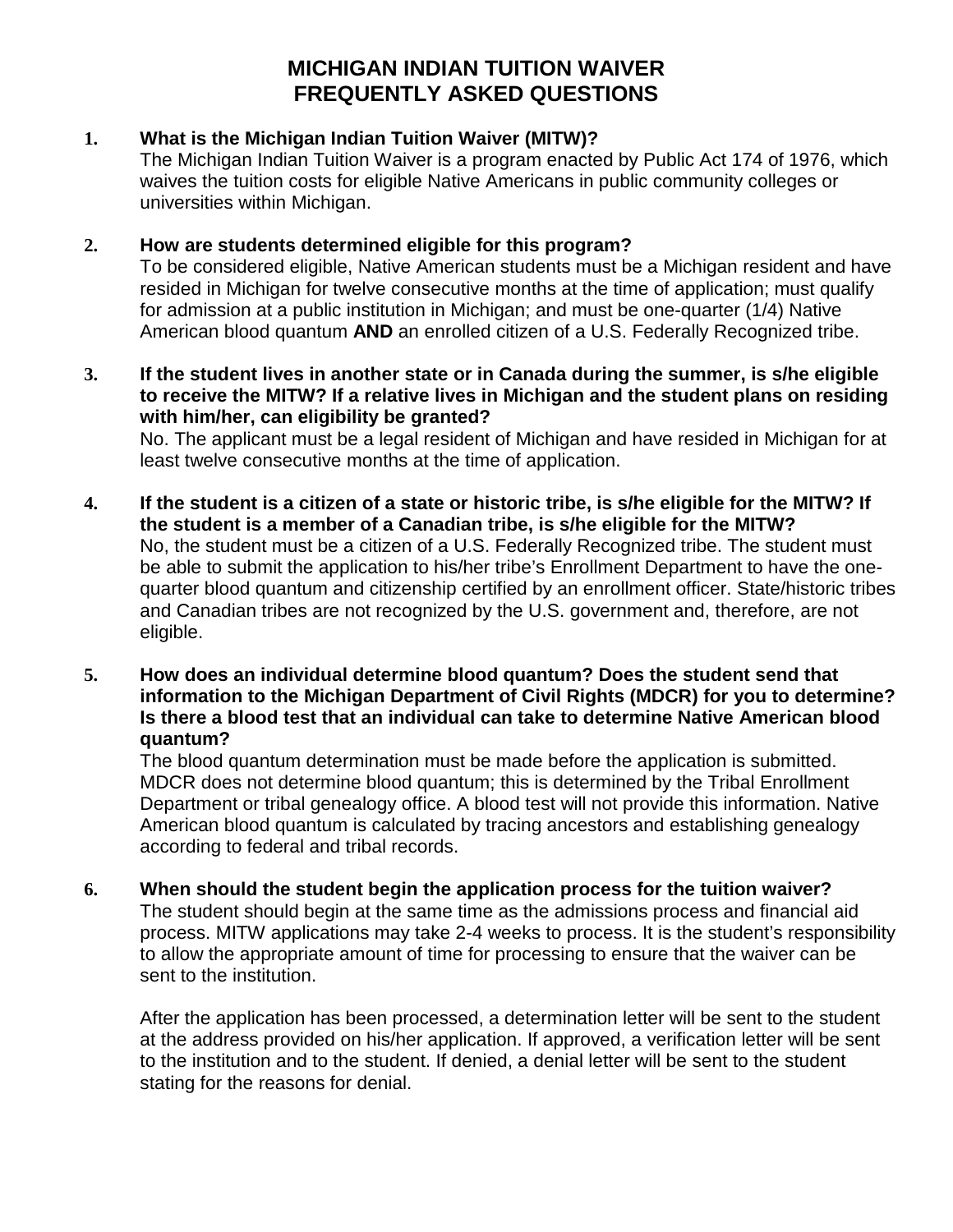### **7. When will the student receive money for tuition costs?**

No actual funds are transferred. Tuition is "waived;" therefore, no monies are applied to the student's account. All additional expenses (student fees, lab fees, room and board, books, etc.) must be paid by the student.

### **8. If the student began school before the MITW was approved, is there reimbursement for previous tuition expenses?**

No. Reimbursement for prior semesters is not permitted. However, the student may want to check with their Financial Aid Office, as some institutions may apply the MITW retroactively during the enrolling semester.

### **9. Will the student be required to fill out any additional forms at the college s/he is attending?**

Most colleges and universities have a short financial aid application that must be completed to process the MITW and activate the student's account. However, applying for federal financial aid (Free Application for Federal Student Aid) is not a requirement for receiving the MITW but is highly encouraged, regardless of financial status

# **10. If the student plans to transfer to another public institution in Michigan, what is required?**

The student must have a verified MITW application with MDCR before requesting a transfer. Students who have applied and been verified will need to obtain and complete the top section of the application, including the 'Continuing Student' box and submit to MDCR for processing.

# **11. If the student is approved for the tuition waiver at one institution, can s/he be approved to use it at another institution simultaneously?**

Yes, students can be dual-enrolled as long as both institutions are public colleges/universities in Michigan.

# **12. Can the student use the MITW as a part-time student? Can the student use the MITW after graduating with a degree?**

Yes, the MITW can be used for either part-time or full-time study during any term; and, yes, the student may continue to use the MITW through post-graduate work.

### **13. Does the student need to reapply every semester/year?**

No. As long as the student is continuously attending the same school, the statute does not require that a student's tuition waiver status needs to be renewed once it is in place. A college or university is, however, free to require that a student's eligibility be re-verified at any time, and might determine it is legally required under some circumstances.

### **14. Why is the MITW not available to Native Americans who are not members of U.S. Federally Recognized tribes?**

In 2006, Michigan voters passed Proposal 2, which is now Article 1, Section 26, of the Michigan Constitution. As a result, it would be unconstitutional to provide this benefit to persons based only upon their race, sex, color, ethnicity, or national origin. The Michigan Indian Tuition Waiver statute remains constitutional only to the extent that it is not based upon a student's race or national origin, but upon the political interrelationship that exists with sovereign tribes. Because Michigan cannot have the necessary political relationship with tribal entities for which the necessary political recognition does not exist, the tuition